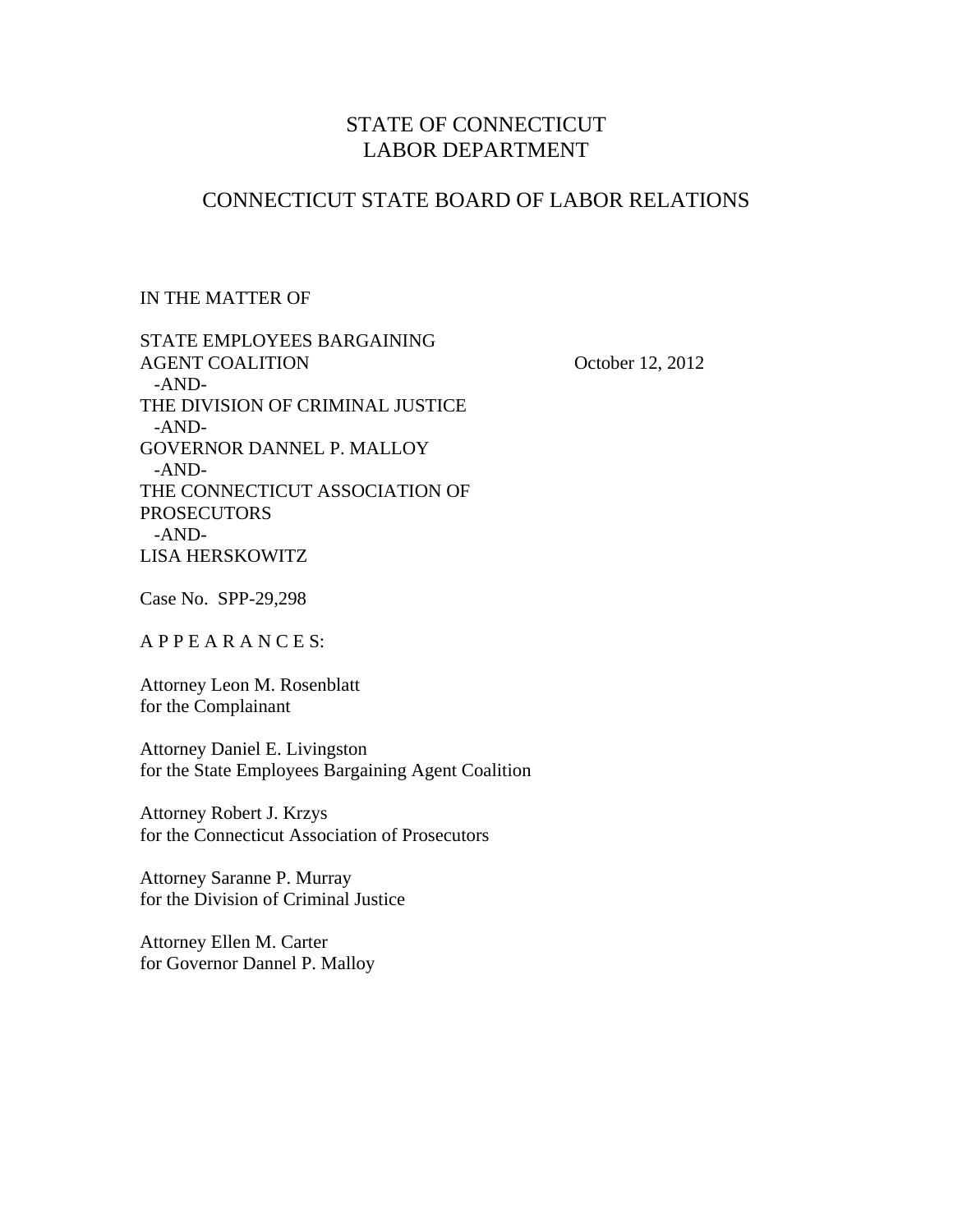### **RULING ON MOTIONS TO DISMISS**

 On July 12, 2011 Lisa Herskowitz (Herskowitz or Complainant) filed a complaint, amended on July 27, 2011 and again by an unsigned unsworn pleading on March 8, 2012, with the Connecticut State Board of Labor Relations (the Labor Board) alleging that the State Employees Bargaining Agent Coalition  $(SEBAC)^{1}$  $(SEBAC)^{1}$  $(SEBAC)^{1}$  and the Connecticut Association of Prosecutors (CAP) violated the State Employee Relations Act (SERA or the Act) by breaching their duty of fair representation and that Governor Dannel Malloy (State) and the Division of Criminal Justice (DCJ) had violated the Act by interfering with Complainant's rights under SERA.

 On April 2, 2012 the matter came before the Labor Board for a hearing and DCJ filed a motion to dismiss claiming that the complaint was too vague to meet the Labor Board's minimum pleading requirements and that no specific request for relief was directed to DCJ. At that hearing the Labor Board notified the parties that any other motion(s) to dismiss were to be filed by April 5, 2012 and that the Complainant's response, if any, to the motions was to be filed by April 16, 2012.

 On April 5, 2012 the State filed a motion to dismiss claiming that the complaint was too vague, that the governor was not an "employer" under SERA, and that the third amended complaint was neither signed nor sworn as required under the Labor Board's regulations. On April 6, 2012 CAP filed a motion to dismiss claiming that the complaint was too vague and failed to request relief CAP had the power to allow.

 On May 8, 2012 Complainant filed a signed and sworn third amended complaint and on May 21, 2012 Complainant filed a written response to respondents' motions to dismiss.

On the basis of the entire record before  $us<sup>2</sup>$  $us<sup>2</sup>$  $us<sup>2</sup>$  we find that the motions to dismiss are not dispositive of this case and must be denied.

 $\overline{a}$ 

<span id="page-1-0"></span><sup>&</sup>lt;sup>1</sup> See Connecticut General Statutes § 5-278(f).

<span id="page-1-1"></span> $2^2$  Complainant's response to the motions to dismiss was untimely filed and we afford it no consideration or consider it properly part of the record for purposes of this Ruling.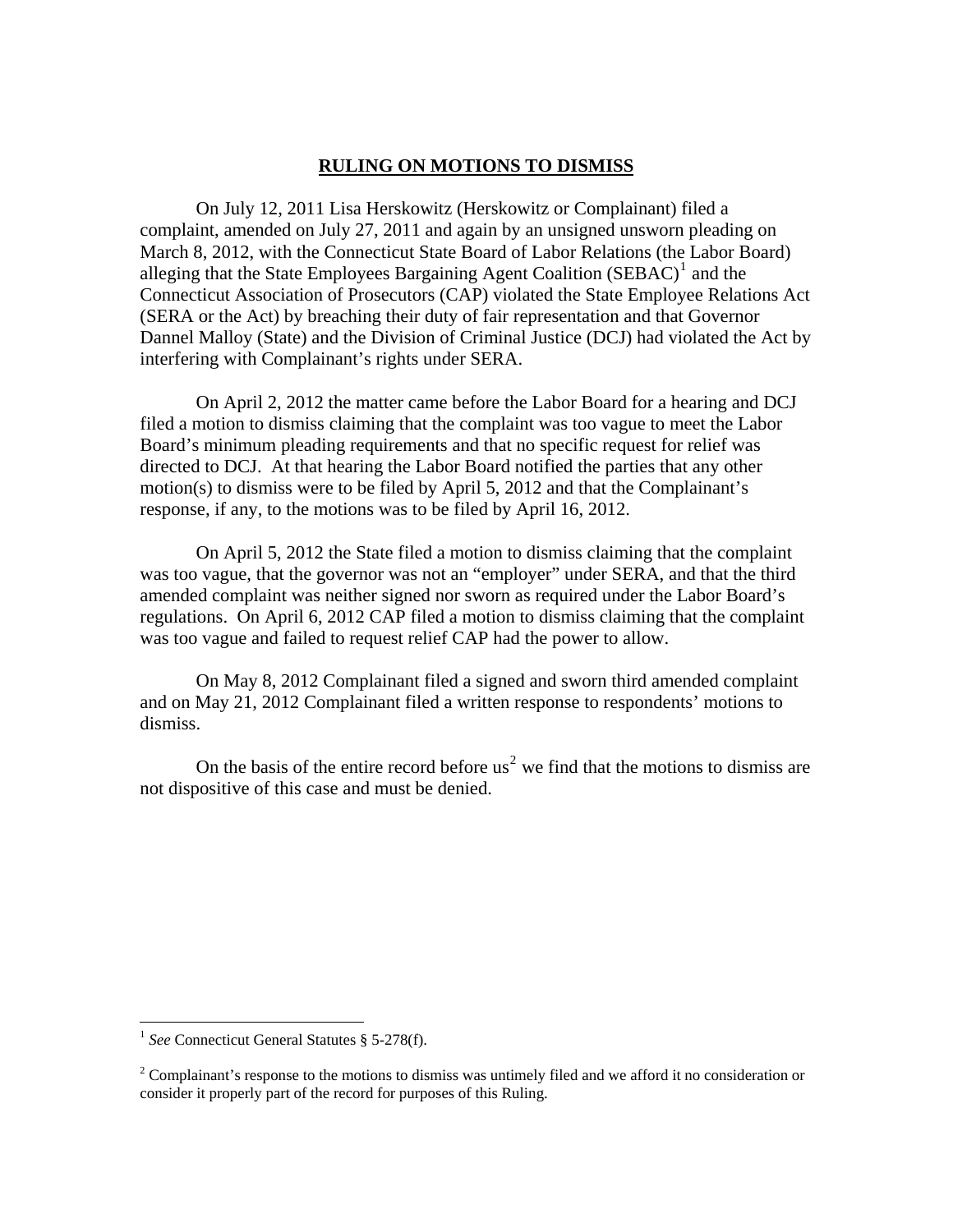#### **ORDER**

 By virtue of and pursuant to the powers vested in the Connecticut State Board of Labor Relations by the State Employee Relations Act, it is hereby

**ORDERED** that the Motions To Dismiss by the State, the Division of Criminal Justice and the Connecticut Association of Prosecutors in the above-captioned case, be, and the same hereby are, **DENIED**. The case will proceed to a hearing on the merits.

### CONNECTICUT STATE BOARD OF LABOR RELATIONS

 Patricia V. Low Patricia V. Low Chairman

 Wendella Ault Battey Wendella Ault Battey Board Member

 Kenneth Leech Kenneth Leech Alternate Board Member